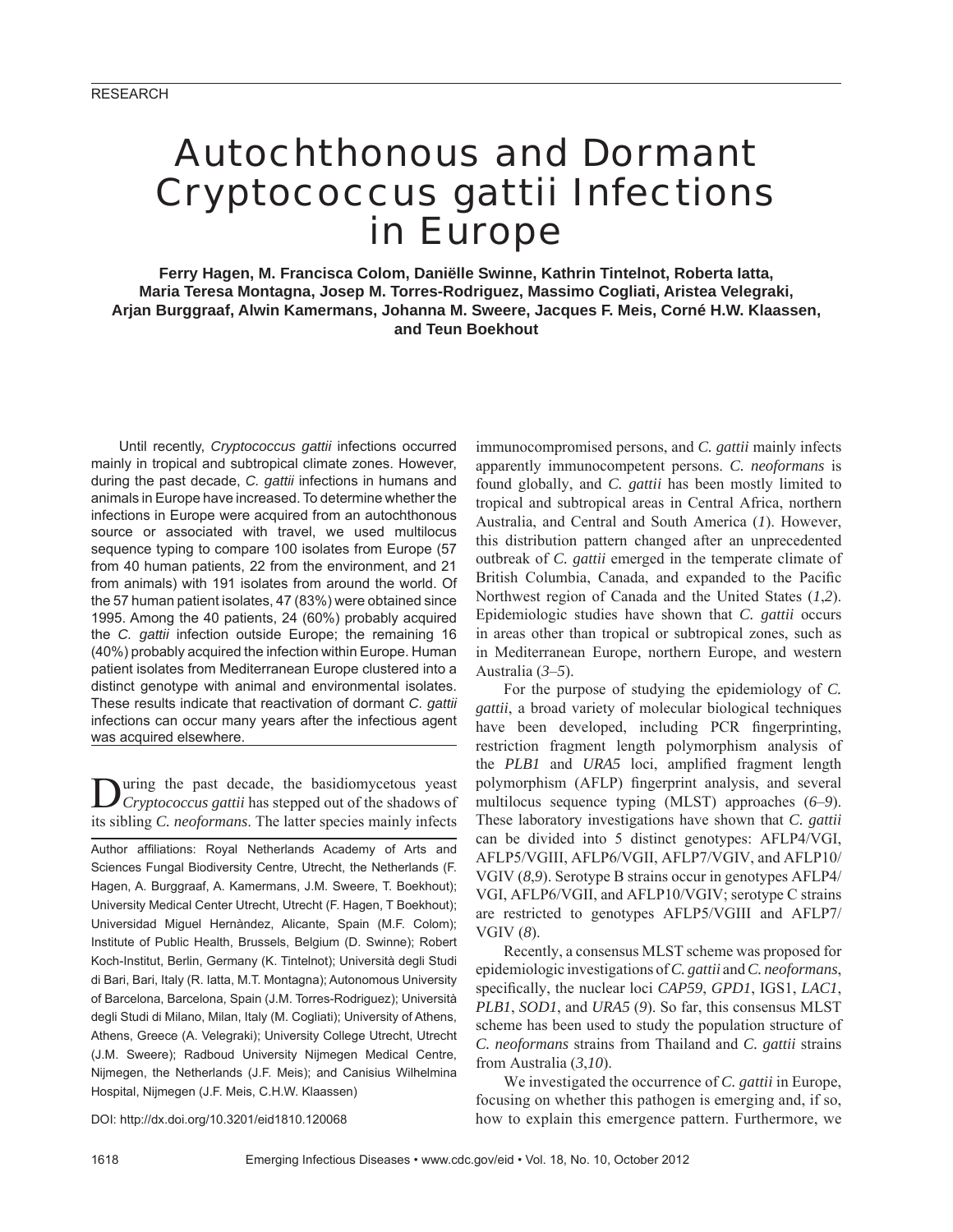explored whether the infections originated from Europe or were introduced from other continents. To achieve these goals, members of the European Confederation of Medical Mycology were asked to send recently obtained human patient isolates of the species for detailed AFLP and MLST analyses. Thus, the genetic diversity of the yeast was used to trace its geographic origin to identify where the infections were acquired. AFLP genotyping results were combined with published *C. gattii* MLST results from Byrnes et al. (*11*) and Fraser et al. (*12*), which were extended to match the *Cryptococcus* consensus MLST scheme (*9*). Our study produced the following 5 conclusions: all hitherto known genotypes of *C. gattii* are emerging in Europe; genotype AFLP4/VGI isolates predominate; a *C. gattii* cluster, which is endemic to Mediterranean Europe and genetically distinct from the other populations, exists; several human infections are caused by travel-related acquisition of *C. gattii* outside Europe; and autochthonous cases occur in Europe.

## **Materials and Methods**

#### **Strains and Media**

We compared a collection of 107 isolates collected from Europe with 194 isolates collected globally (Table 1; online Technical Appendix Table 1, wwwnc.cdc.gov/EID/ pdfs/12-0068-Techapp.pdf). All isolates were checked for purity and cultivated on malt extract agar medium (Oxoid, Basingstoke, UK). Cultures were incubated for 2 days at 30°C. A working collection was made by growing *C. gattii* strains on malt extract agar slants for 2 days at 30°C, after which the strains were stored at 4°C. Strains were stored long term at −80°C by using the Microbank system (Pro-Lab Diagnostics, Richmond Hill, Ontario, Canada).

#### **Amplifi cation and Sequencing of MLST Loci**

Genomic DNA extraction, AFLP genotyping, and mating-type determination by amplification of either the *STE12***a** or *STE12*α locus were performed as described (*8*). The 7 nuclear consensus MLST loci (*CAP59*, *GPD1*, IGS1, *LAC1*, *PLB1*, *SOD1*, and *URA5*) were amplified by using the preferred primer combinations (*9*). To compare the current set of *C. gattii* strains with those from a published *C. gattii* population biology study, we included the 3 nuclear loci that are not part of the consensus MLST scheme (*CAP10*, *MPD1*, and *TEF1*α) (*12*). We also included isolates from a global study by Byrnes et al. (*11*) and Fraser et al. (*12*) and subjected them to amplification and sequencing of the *CAP59*, *SOD1*, and *URA5* loci.

Amplifications were conducted in a 25-μL PCR mixture containing 37.5 mmol/L MgCl<sub>2</sub> (Bioline, London, UK),  $1 \times$  PCR buffer (Bioline),  $1.\overline{9}$  mmol/L dNTPs (Bioline), 0.5 U Taq DNA polymerase (Bioline), 5 pmol

of both primers (Biolegio, Nijmegen, the Netherlands) (online Technical Appendix Table 2), and  $\approx 100$  ng of genomic DNA. PCRs were conducted with an initial denaturation step at 94°C for 5 min, followed by 35 cycles of denaturation at 94°C for 30s, annealing for 30s (see Technical Appendix Table 2 for optimal annealing temperatures), extension at 72°C for 1 min, followed by 72 $\degree$ C for 5 min and a final dwell at 21 $\degree$ C.

Sequencing reactions were conducted with the BigDye version 3.1 chemistry kit (Applied Biosystems, Foster City,  $CA$ , USA) as described  $(13)$ . For all amplification products except *CAP59*, the initial amplification primers were used for sequencing reactions. For *CAP59*, the newly designed forward primer CAP59L-Fwd and the original reverse primer JOHE15438 (*12*) were used.

## **Sequence Alignment and Phylogenetic and Recombination Analyses**

Consensus sequences were assembled and checked for ambiguities by using SeqMan version 8.0.2 (DNASTAR, Madison, WI, USA). Sequence alignments were generated with MEGA version 5 (*14*) by using the standard settings and manual correction. The genome sequence databases of reference strains H99 (culture collection no. CBS8710; *C. neoformans* variety *grubii*; AFLP1/VNI; Broad Institute [www.broadinstitute. org/annotation/genome/cryptococcus\_neoformans/]) and JEC21 (culture collection no. CBS10513; *C. neoformans* variety *neoformans*; AFLP2/VNIV; Stanford Genome Technology Center [www-sequence.stanford. edu/group/C.neoformans/]) were used to extract the corresponding sequences for all 10 investigated nuclear loci to serve as an outgroup. The best fitting nucleotide substitution model was determined by using MrModeltest version 2 (*15*) and was conducted for the complete *C. gattii* 10-loci MLST, for the accepted consensus MLST scheme (*CAP59*, *GPD1*, IGS1, *LAC1*, *PLB1*, *SOD1*, and *URA5*) (*9*), and a previously launched *C. gattii* MLST scheme (*CAP10*, *GPD1*, IGS1, *LAC1*, *MPD1*, *PLB1*, and *TEF1*) (*12*). As a result, the HKY G+I model (Hasegawa-Kishino-Yano plus gamma distributed with invariant sites) was the best model to use for analyzing the phylogeny of the *C. gattii* isolates for all 3 datasets. The evolutionary history was inferred by using the maximumlikelihood method in MEGA version 5 (*14*). A bootstrap consensus tree was inferred from 1,000 replicates to show the relevant lineages obtained in this analysis.

We calculated the haplotype diversity  $(H_p)$ , equal to the Simpson diversity index (*D*), by using the Microsoft Excel (Microsoft, Redmond, WA, USA) add-in called Haplotype Analysis (*16*). For this purpose, sequences were collapsed into sequence type numbers (online Technical Appendix Table 1).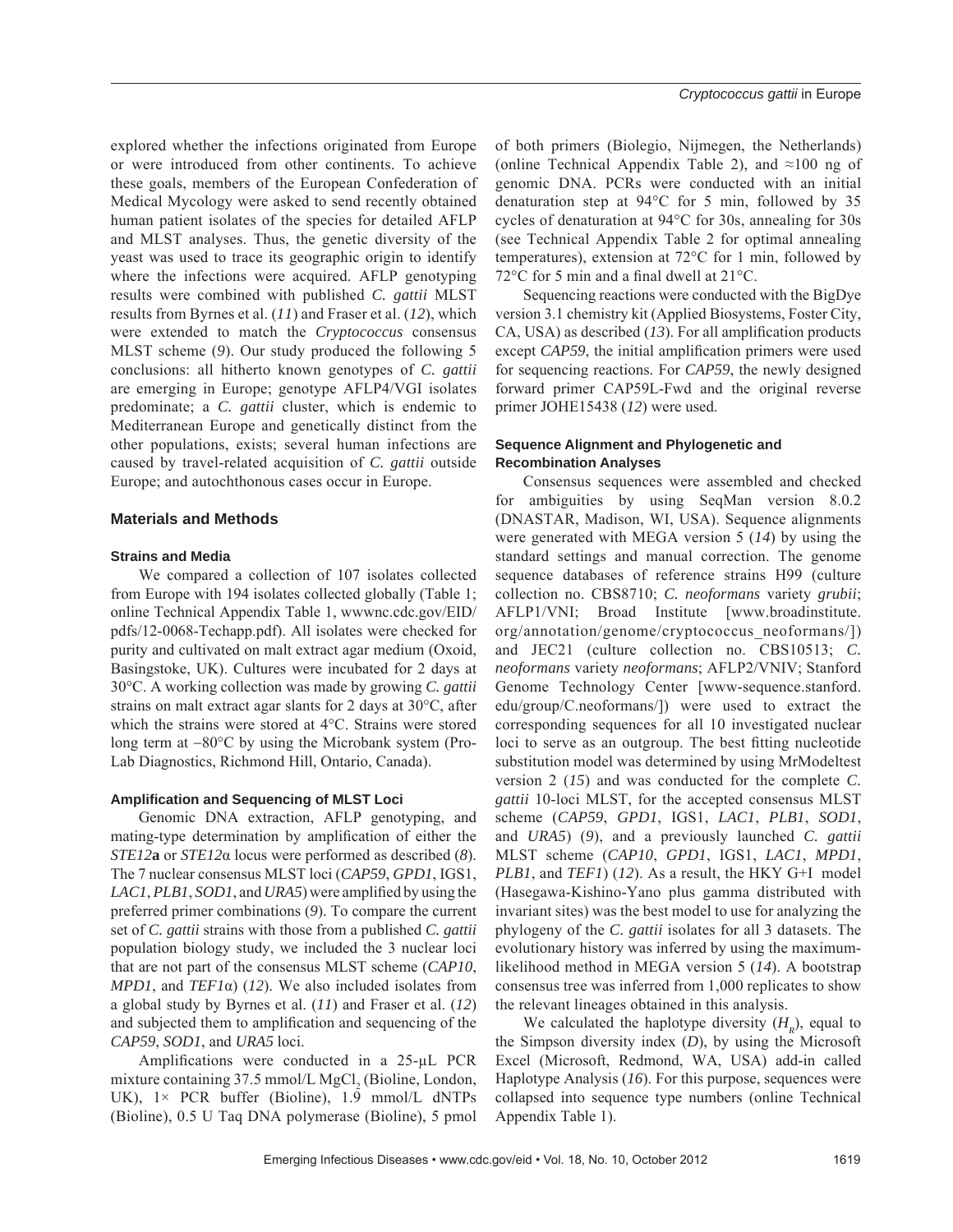## **RESEARCH**

#### **Results**

#### **AFLP Genotypes and Geographic Distribution**

The 301 *C. gattii* isolates collected from Europe and other areas around the world could be divided into the following genotypes: 146 AFLP4/VGI (50.2%; 72 from Europe), 22 AFLP5/VGIII (7.6%; 1 from Europe), 108 AFLP6/VGII (37.1%; 23 from Europe), 13 AFLP7/VGIV (4.5%; 2 from Europe), and 2 AFLP10/VGIV (0.7%; both from Europe). From 10 isolates (7 AFLP8 [5 from Europe] and 3 AFLP9 [2 from Europe]), genotypes represented interspecies *C. neoformans*  $\times$  *C. gattii* hybrids. These 10 isolates were excluded from further analysis because amplified fragments of hybrid isolates will result in mixtures of different alleles. The 57 human patient isolates from Europe were obtained from 40 patients (online Technical Appendix Table 1). The genotypic diversity of the remaining 291 *C. gattii* isolates (100 from Europe, 191 from other areas) with a haploid genotype is shown in the Table.

#### **Phylogeographic Origin**

Sequence type diversity was calculated for each of the MLST loci, all 10 loci, and the combined datasets according to Fraser et al. (*12*) and Meyer et al. (*9*) (online Technical Appendix Table 3). The *CAP10* locus showed the lowest overall diversity ( $n_{ST}$  = 19;  $D_{ST}$  = 0.765) and the IGS1 locus showed the highest diversity ( $n_{ST} = 52$ ;  $D_{ST}$  = 0.930). The 10-loci MLST dataset showed the highest diversity ( $n_{ST}$  = 150;  $D_{ST}$  = 0.975), followed by the MLST scheme of Meyer et al.  $(D_{ST} = 0.971)$  (9) and Fraser et al.  $(D_{ST}$  of 0.959) (12). The latter MLST scheme differentiated more sequence types than the consensus MLST scheme  $(n_{ST} = 136 \text{ vs. } 127).$ 

Maximum-likelihood analysis of the MLST data showed that the *C. gattii* isolates clustered in 5 monophyletic clusters, which were highly supported and agreed with the AFLP genotypes (Figure; online Technical Appendix Figure). When each genotypic cluster was separately analyzed, support values of the branches were low, <75

| Table. Distribution of Cryptococcus gattii strains* |           |             |                |                |             |                    |                       |
|-----------------------------------------------------|-----------|-------------|----------------|----------------|-------------|--------------------|-----------------------|
|                                                     | Genotype  |             |                |                |             |                    |                       |
| Source of isolation                                 | AFLP4/VGI | AFLP5/VGIII | AFLP6/VGII     | AFLP7/VGIV     | AFLP10/VGIV | Total <sup>+</sup> | Total (%)             |
| All C. gattii isolates                              | 146       | 22          | 108            | 13             | 2           | U                  | $\overline{29}1(100)$ |
| Human                                               | 84        | 16          | 68             | 12             | 2           | O                  | 182 (62.5)‡           |
| Environment                                         | 37        | 5           | 17             | ი              |             |                    | 59 (20.3)‡            |
| Animal                                              | 24        |             | 23             |                | 0           | 0                  | 48 (16.5)‡            |
| Unknown                                             |           |             | 0              | 0              | 0           | 0                  | $2(0.7)$ ‡            |
| Africa                                              |           |             |                |                |             |                    |                       |
| Human                                               | 18        | O           | 3              | 8              | 0           | 29                 | 36 (12.7) §           |
| Environment                                         | 6         |             | U              |                |             |                    |                       |
| Animal                                              | $\Omega$  |             | 0              |                | 0           |                    |                       |
| Asia (clinical)                                     | 19        | $\Omega$    | 5              | $\overline{2}$ | $\Omega$    | 26                 | 26 (8.9) §            |
| Australia                                           |           |             |                |                |             |                    |                       |
| Human                                               | 2         |             | 8              | 0              | 0           | 11                 | 18 (6.2)§             |
| Environment                                         | 5         |             |                | U              | n           | 6                  |                       |
| Animal                                              | $\Omega$  | U           |                | $\Omega$       | 0           |                    |                       |
| Europe¶                                             |           |             |                |                |             |                    |                       |
| Human                                               | 29#       | $1***$      | $23 + 1$       | 2‡‡            | $2\S$       | 57                 | 100 (34.4) §          |
| Environment                                         | 22        | 0           | 0              | 0              | 0           | 22                 |                       |
| Animal                                              | 21        | 0           | 0              | 0              | 0           | 21                 |                       |
| North America¶                                      |           |             |                |                |             |                    |                       |
| Human                                               | 3         | 8           | 19             | 0              | 0           | 30                 | 69 (23.7) §           |
| Environment                                         |           | 3           | 10             | 0              | 0           | 17                 |                       |
| Animal                                              | 2         | 0           | 20             | 0              | 0           | 22                 |                       |
| South America¶                                      |           |             |                |                |             |                    |                       |
| Human                                               | 12        | 3           | 10             | $\Omega$       | 0           | 25                 | 36 (12.4) §           |
| Environment                                         | U         | 2           | 6              | 0              | O.          | 8                  |                       |
| Animal                                              |           | 0           | $\overline{2}$ | $\Omega$       | U           | 3                  |                       |
| Unknown                                             |           |             |                |                |             |                    |                       |
| Human                                               |           | 3           | 0              | 0              | U           | 4                  | $6(2.1)\$             |
| Unknown                                             |           |             | 0              | ი              |             | 2                  |                       |

\*The number of *C. gattii* isolates is provided for each geographic area and further subdivided per genotype and source of isolation. AFLP, amplified fragment length polymorphism; human, human clinical patient.

†Total number of isolates per geographic area.

‡The percentage of isolates is given for the source of isolation subset.

§The percentage of isolates is given as a percentage of all isolates.

¶Ten interspecies hybrid *C. gattii* × *C. neoformans* isolates were excluded from the set of isolates from Europe (n = 7), North America (n = 1), and South America (n = 2).

#Twelve patients with an autochthonous acquired infection (16 isolates) and 11 patients with an infection acquired outside Europe (13 isolates). \*\*Infection acquired outside Europe.

††Four patients with an autochthonous infection (10 isolates) and 10 patients with an infection acquired outside Europe (13 isolates).

‡‡Two phenotypically different isolates from an emigrant from Zambia.

§§Two phenotypically different isolates from an emigrant from Mexico.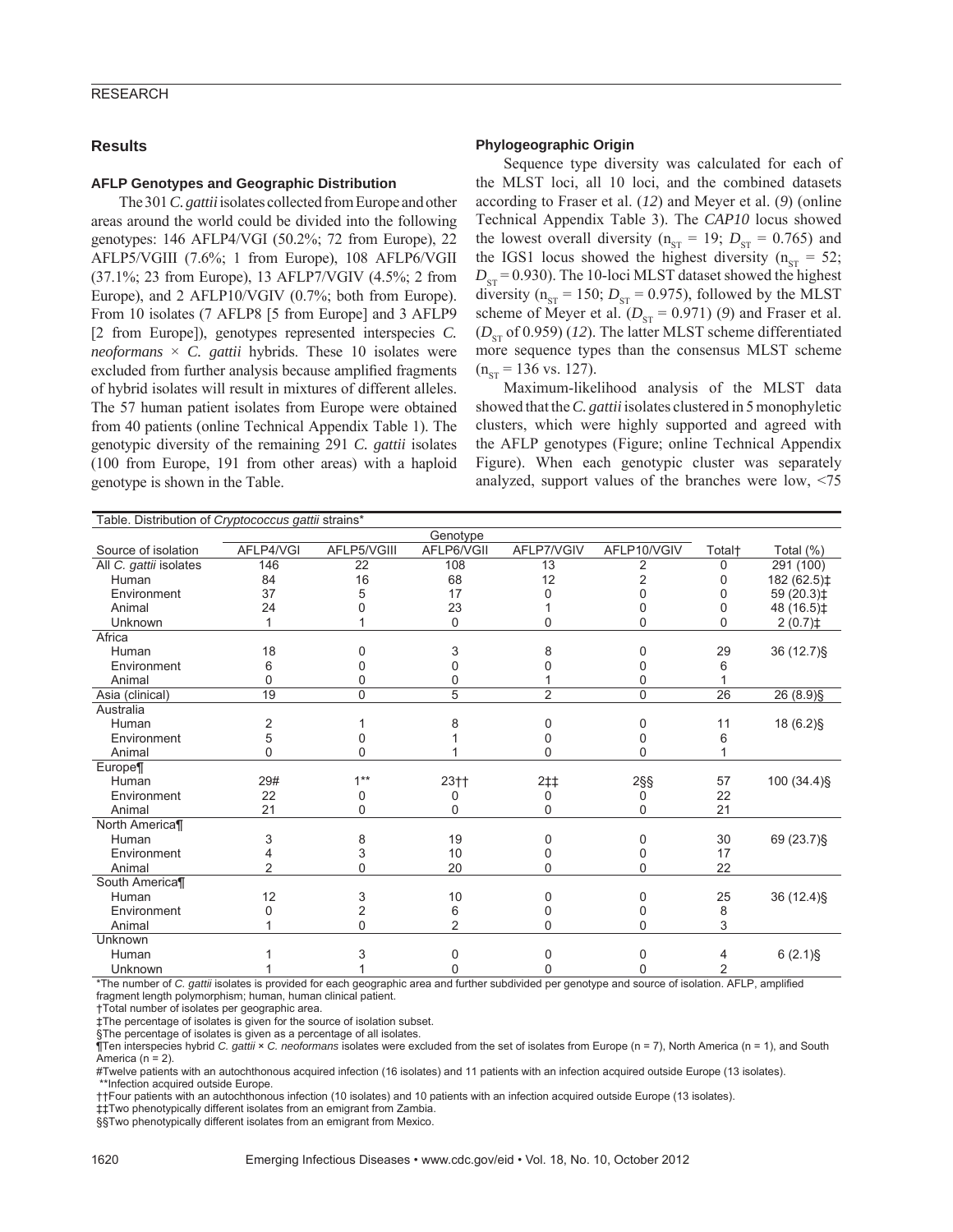(online Technical Appendix Figure). For genotype AFLP4/ VGI isolates, bootstrap support values for nearly all branches were low; for the second largest group formed by AFLP6/VGII isolates, branches were better supported.

Phylogenetic analysis demonstrated that several human patient genotype AFLP4/VGI isolates from Europe had an autochthonous origin because they formed a separate cluster with environmental and animal isolates from the same area. A set of isolates from human patients on the Iberian Peninsula (CCA232, CCA242L, CCA242T, CCA311, CCA312, CL6148) were found to be genetically indistinguishable from isolates obtained from animals or the environment in the same area (indicated in online Technical Appendix Figure as the European Mediterranean cluster). The human patient isolates from Europe with genotype AFLP4/VGI, which were probably acquired within Europe because patients did not have histories of travel outside Europe, are IP2005/215 and IP2006/958 (France), RKI85/888 (Germany), 5UM and 75UM (Italy), RKI97/482 (Portugal), and CBS2502 (the Netherlands). Some of these human patient isolates were closely related (e.g., IP2005/215 and RKI97/482) or even genetically indistinguishable (e.g., CBS2502 and RKI85/888).

A large proportion of the human patient and environmental isolates of *C. gattii* AFLP4/VGI from Italy and Spain formed a novel autochthonous Mediterranean MLST cluster that was genetically homogeneous, irrespective of their origin or mating type (Figure, online Technical Appendix Figure). *C. gattii* AFLP4/VGI was involved with numerous small outbreaks among goats in Spain, and the isolates were genetically indistinguishable from recently obtained human patient, animal, and environmental isolates from different provinces in Spain as well as from AFLP4/VGI mating-type **a** isolates from Italy (online Technical Appendix Figure).

Several *C. gattii* genotype AFLP6/VGII infections were found to have originated in Europe (e.g., the IP1998/1037– 1 and −2, IP2003/125, and CCA242 isolates), and all fell within a cluster that could not be linked to an environmental source. The same holds true for the human patient isolates from Greece (AV54S, –W, and IUM01–4731), which came from the same patient who had no history of travel outside Greece.

In the phylogenetic analysis, isolates from human patients in Europe were also observed next to those originating from other geographic areas. The most striking example was a set of 4 human patient isolates from citizens of Denmark, the Netherlands, Germany, and Switzerland, in whom cryptococcosis developed after they had visited Vancouver Island, British Columbia, Canada. The isolates obtained from these tourists (CBS10485, RKI06/496, RKI01/774, and CBS10866, respectively) had MLST profiles identical to that of *C. gattii* AFLP6A/VGIIa,

the genotype that caused the Vancouver Island outbreak (Figure 1; online Technical Appendix Figure) (*17–19*). The outbreak-related sets of AFLP6A/VGIIa and AFLP6C/ VGIIc isolates from the Vancouver Island and Pacific Northwest outbreaks, respectively, are within outbreakspecific clusters (Figure, online Technical Appendix Figure). A similar finding was observed for a set of 5 human patient *C. gattii* AFLP6B/VGIIb isolates (IP1996/1120–1 and −2, IP1999/901–1 and −2, and IP2000/87) in France,



Figure. Maximum-likelihood phylogenetic analysis based on 10 loci multilocus sequence type data of *Cryptococcus gattii* isolates (condensed). Phylogenetic relatedness of 150 STs representing the 291 *C. gattii* isolates, calculated by using the maximum-likelihood algorithm and rooted by using the 2 *C. neoformans* reference strains CBS8710 (genotype AFLP1/VNI) and CBS10513 (genotype AFLP2/VNIV). Closely related sequence types were collapsed into 1 branch shown by multiple sequence type numbers. **Boldface** indicates sequence types that are within a shaded area belong to a specified *C. gattii* cluster; B, M, PNW, and VIO represent clusters from Brazil; Mediterranean Europe; the US Pacific Northwest outbreak; and the Vancouver Island, British Columbia, Canada, outbreak, respectively. AFLP, amplified fragment length polymorphism; ST, sequence type. Scale bar indicates number of substitutions per site. See online Technical Appendix Figure (wwwnc.cdc.gov/EID/pdfs/12-0068-Techapp.pdf) for a detailed phylogenetic analysis.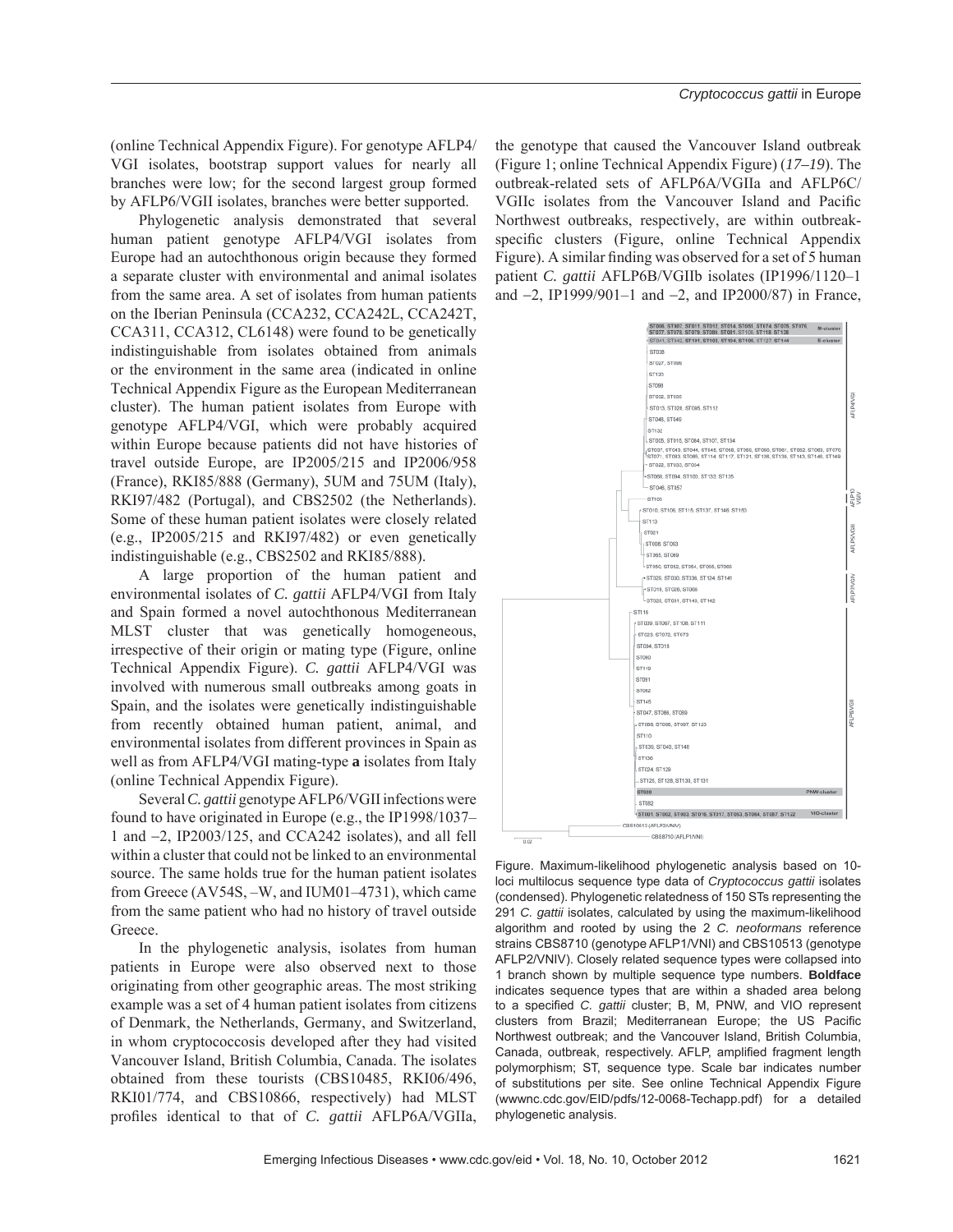## RESEARCH

which had been obtained from patients who had emigrated from Africa to France and which were genetically indistinguishable from an isolate (IP2001/935–1) from a resident of Senegal (online Technical Appendix Figure). This set of 5 isolates from France and 1 from Senegal were closely related to isolates from the Vancouver Island and Pacific Northwest outbreaks; however, it seems unlikely that the patient from Senegal had traveled to these outbreak areas, and none of the patients in France reported having traveled to Canada or the United States.

A set of *C. gattii* AFLP4/VGI mating-type α isolates from Portugal (IP1997/18) and Belgium (IHEM19725B and –S) was found to be indistinguishable from human patient isolates from the Democratic Republic of the Congo and Rwanda (B3939 and CBS6289, which were both mating-type **a**, and IHEM10602S, IHEM10769S, and IHEM10769W, which were mating-type  $α$ ) (Figure; online Technical Appendix Figure). Both phenotypically different isolates of IHEM19725 were obtained from an HIV-infected patient from Rwanda who had emigrated to Belgium. The CBS1622 isolate from Europe, obtained from a patient with the oldest documented case of a *C. gattii* infection (*20*), was found to be genetically indistinguishable from a set of isolates from North America.

The single *C. gattii* AFLP5/VGIII isolate from a 24-year-old immunocompetent patient from Germany (isolate RKI97/310) (*21*) clustered with human patient and environmental isolates from Mexico (online Technical Appendix Figure). The 2 *C. gattii* AFLP7/VGIV isolates CBS7952D and CBS7952S, obtained from an HIV-infected patient in Sweden, were genetically indistinguishable from each other and had a unique MLST profile that clustered with human patient isolates from Africa. According to the patient's history, years before the onset of cryptococcal infection, she had emigrated from Zambia to Sweden (online Technical Appendix Figure). Another example of a reactivated dormant *C. gattii* infection is that of the human patient isolate from Italy, IUM92–6682 (AFLP4/ VGI), obtained from an immunocompetent immigrant from Brazil, which had an identical MLST profile to 6 human patient mating-type α isolates (IHEM14934, IHEM14956, IHEM14965, IHEM14968, IHEM14976, and IHEM14984) from Brazil (Figure, online Technical Appendix Figure).

Infection was acquired outside Europe for 24 of these patients (31 isolates) and within Europe for 16 patients (26 isolates) (Table; online Technical Appendix Figure). Among these 57 human patient isolates, most (47 [82.5%]) were obtained since 1995, the remaining 10 (17.5%) were isolated during 1895–1994. One of these isolates originated from 1985, another 2 isolates (CBS1622 and CBS2502), from 1895 and 1957, were retrospectively found to represent *C. gattii* isolates from Europe (*20*,*22*).

## **Discussion**

In Europe, *C. gattii* has been reported as a rare cause of apparently autochthonous cryptococcal infections (*1*). The earliest documented case that turned out to be caused by *C. gattii* in Europe was made by Curtis in 1896 (*20*). Until the 1980s, cryptococcosis was rarely observed in Europe and *C. gattii* infections were especially rare; only 2 cases have retrospectively been found (*20*,*22*). In the 1980s, infections were reported for 2 immunocompetent citizens of Germany, who had never traveled abroad (*23*,*24*). Subsequent case reports described *C. gattii* infections that were imported or acquired in Europe (*25*,*26*). Since 1995, the number of reports of *C. gattii* infections increased and describe *C. gattii* infections in humans and animals from Greece (*27*), Italy (*28*,*29*), and Spain (*5*,*30*–*33*). In the current study, 8 (20%) cases were observed until 1995, and 32 (80%) cases in humans have been observed since 1995. We excluded cases for which an isolate was not available for confirmation. This exclusion is especially relevant in that we re-identified a reported *C. gattii* infection as actually being caused by *C. neoformans* (*34*). These data suggest that during the past 2 decades, *C. gattii* has been emerging in Europe.

In the current study, 16 (40%) of the human patient isolates from Europe were found to have an autochthonous origin in Europe that either could be linked to environmental isolates from the Mediterranean area or that came from patients who had never traveled outside their resident country. A total of 24 (60%) isolates could be linked to *C. gattii*–endemic regions in Brazil, the United States, Africa, and the Vancouver Island outbreak region. These observations demonstrate that *C. gattii* infections can be imported subclinically and can cause infections after being dormant for many years.

Nearly all isolates from Mediterranean Europe belonged to genotype AFLP4/VGI, and MLST analysis showed that these isolates form a separate cluster within this genotype (Figure; online Technical Appendix Figure) (*5*). *C. gattii* genotype AFLP4/VGI has also recently been reported from the environment in the Netherlands, but these isolates were not similar to any of the AFLP4/VGI isolates from Mediterranean Europe or to isolate CBS2502, which was isolated in 1957 from a pregnant citizen of the Netherlands, who had never traveled abroad but who died of cryptococcosis (*4*). Isolate CBS2502 is genotypically identical to isolate RKI85/888, which was isolated from a previously healthy citizen of Germany, who also had never traveled outside Germany. These 2 cases strongly suggest that different genotypes of *C. gattii* AFLP4/VGI occur in the environment of northwestern Europe because isolates from patients were genetically different from the recently reported isolates from the environment of the Netherlands (this study; *4*).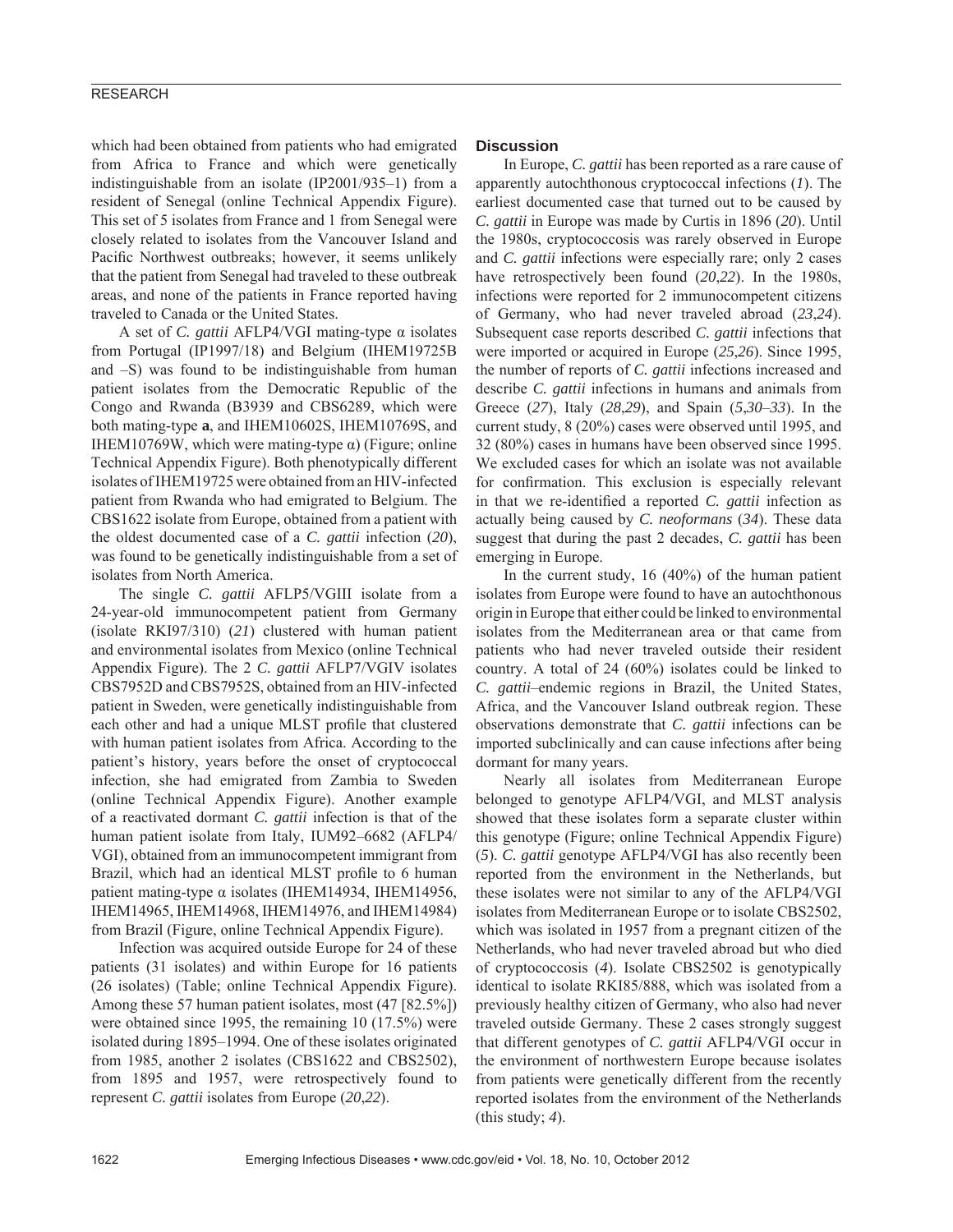In conclusion, *C. gattii* is emerging in Europe, and the isolates from Europe can be divided into 5 genotypic clusters. Most *C. gattii* infections in Europe are probably autochthonous, and several infections are proven to have been acquired outside the European continent, e.g., during visits to *C. gattii*–endemic regions, such as the Vancouver Island outbreak area or before migration to Europe from *C. gattii*–endemic regions in Africa and South America. Reactivation of dormant *C. gattii* infections and of infections acquired outside Europe after immune suppression occurs more often than previously assumed. This finding might suggest that *C. gattii* infections caused by certain genotypes are associated with altered immune status of the human host. Thus, *C. gattii* is probably a more opportunistic pathogen, as has recently been hypothesized, than a strictly primary pathogen (*18*,*35*). *C. gattii* isolates with genotypes AFLP5/VGIII and AFLP7/VGIV were rarely found in Europe and were all acquired outside the European continent. However, these genotypes have frequently been isolated from HIV-infected persons and other immunocompromised patients in Africa and the American continents (*1*,*7*,*36*). A connection seems to exist between these *C. gattii* genotypes and the host's immune status. Further epidemiologic and immunologic research is needed to unravel this apparent correlation.

## **Acknowledgments**

We thank Karen Bartlett, Alf Botha, Eddy Byrnes III, Manuel Cuenca-Estrella, Françoise Dromer, Martine Gari-Toussaint, Jesús Guinea, Joseph Heitman, Connie Jarstrand, Margareth Ip, Greetje Kampinga, Maarten Scholing, and Marianna Viviani for providing *Cryptococcus* spp. isolates.

 This work was conducted at the CBS-KNAW Fungal Biodiversity Centre in Utrecht, the Netherlands. The data are available online (www.cbs.knaw.nl/publications/online.aspx). Research performed by F.H. was financially supported by the Odo van Vloten Foundation, the Netherlands.

Dr Hagen is a medical molecular microbiologist trainee at the Canisius-Wilhelmina Hospital in Nijmegen, the Netherlands. His research interests include medical mycology, especially the development of novel molecular approaches to understand the epidemiology of fungal pathogens.

## **References**

- 1. Springer DJ, Chaturvedi V. Projecting global occurrence of *Cryptococcus gattii.* Emerg Infect Dis. 2010;16:14–20. http:// dx.doi.org/10.3201/eid1601.090369
- 2. Kidd SE, Hagen F, Tscharke RL, Huynh M, Bartlett KH, Fyfe M, et al. A rare genotype of *Cryptococcus gattii* caused the cryptococcosis outbreak on Vancouver Island (British Columbia, Canada). Proc Natl Acad Sci U S A. 2004;101:17258–63. http://dx.doi.org/10.1073/ pnas.0402981101
- 3. Carriconde F, Gilgado F, Arthur I, Ellis D, Malik R, van de Wiele N, et al. Clonality and  $\alpha$ -a recombination in the Australian *Cryptococcus gattii* VGII population—an emerging outbreak in Australia. PLoS One. 2011;6:e16936. http://dx.doi.org/10.1371/ journal.pone.0016936
- 4. Chowdhary A, Randhawa HS, Boekhout T, Hagen F, Klaassen CHW, Meis JF. Temperate climate niche for *Cryptococcus gattii* in northern Europe. Emerg Infect Dis. 2012;18:172–4. http://dx.doi. org/10.3201/eid1801.111190
- 5. Colom MF, Hagen F, Gonzalez A, Mellado A, Morera N, Linares C, et al. *Ceratonia siliqua* (carob) trees as natural habitat and source of infection by *Cryptococcus gattii* in the Mediterranean environment. Med Mycol. 2012;50:67–73.
- 6. Boekhout T, Theelen B, Diaz M, Fell JW, Hop WC, Abeln EC, et al. Hybrid genotypes in the pathogenic yeast *Cryptococcus neoformans.* Microbiology. 2001;147:891–907.
- 7. Bovers M, Hagen F, Boekhout T. Diversity of the *Cryptococcus neoformans*–*Cryptococcus gattii* species complex. Rev Iberoam Micol. 2008;25:S4–12. http://dx.doi.org/10.1016/S1130-1406(08) 70019-6
- 8. Hagen F, Illnait-Zaragozi MT, Bartlett KH, Swinne D, Geertsen E, Klaassen CH, et al. In vitro antifungal susceptibilities and amplified fragment length polymorphism genotyping of a worldwide collection of 350 clinical, veterinary, and environmental *Cryptococcus gattii* isolates. Antimicrob Agents Chemother. 2010;54:5139–45. http:// dx.doi.org/10.1128/AAC.00746-10
- 9. Meyer W, Aanensen DM, Boekhout T, Cogliati M, Diaz MR, Esposto MC, et al. Consensus multi-locus sequence typing scheme for *Cryptococcus neoformans* and *Cryptococcus gattii.* Med Mycol. 2009;47:561–70. http://dx.doi.org/10.1080/13693780902953886
- 10. Simwami SP, Khayhan K, Henk DA, Aanensen DM, Boekhout T, Hagen F, et al. Low diversity *Cryptococcus neoformans* variety *grubii* multilocus sequence types from Thailand are consistent with an ancestral African origin. PLoS Pathog. 2011;7:e1001343. http:// dx.doi.org/10.1371/journal.ppat.1001343
- 11. Byrnes EJ III, Li W, Lewit Y, Ma H, Voelz K, Ren P, et al. Emergence and pathogenicity of highly virulent *Cryptococcus gattii* genotypes in the northwest United States. PLoS Pathog. 2010;6:e1000850. http://dx.doi.org/10.1371/journal.ppat.1000850
- 12. Fraser JA, Giles SS, Wenink EC, Geunes-Boyer SG, Wright JR, Diezmann S, et al. Same-sex mating and the origin of the Vancouver Island *Cryptococcus gattii* outbreak. Nature. 2005;437:1360–4. http://dx.doi.org/10.1038/nature04220
- 13. Bovers M, Hagen F, Kuramae EE, Boekhout T. Six monophyletic lineages identified within *Cryptococcus neoformans* and *Cryptococcus gattii* by multi-locus sequence typing. Fungal Genet Biol. 2008;45:400–21. http://dx.doi.org/10.1016/j.fgb.2007.12.004
- 14. Tamura K, Peterson D, Peterson N, Stecher G, Nei M, Kumar S. MEGA5: Molecular Evolutionary Genetics Analysis using maximum likelihood, evolutionary distance, and maximum parsimony methods. Mol Biol Evol. 2011;28:2731–9. http://dx.doi. org/10.1093/molbev/msr121
- 15. Nylander JAA. MrModeltest v.2. Uppsala: Evolutionary Biology Centre, Uppsala University: 2004 [cited 2012 Aug 9]. http://www. abc.se/~nylander/
- 16. Eliades N-G, Eliades DG. Haplotype Analysis: software for analysis of haplotype data. Forest Goettingen (Germany): Genetics and Forest Tree Breeding, Georg-August University Goettingen,. 2009 [cited 2012 Aug 9]. http://www.uni-goettingen.de/en/134935.html
- 17. Georgi A, Schneemann M, Tintelnot K, Calligaris-Maibach RC, Meyer S, Weber R, et al. *Cryptococcus gattii* meningoencephalitis in an immunocompetent person 13 months after exposure. Infection. 2009;37:370–3. http://dx.doi.org/10.1007/s15010-008-8211-z